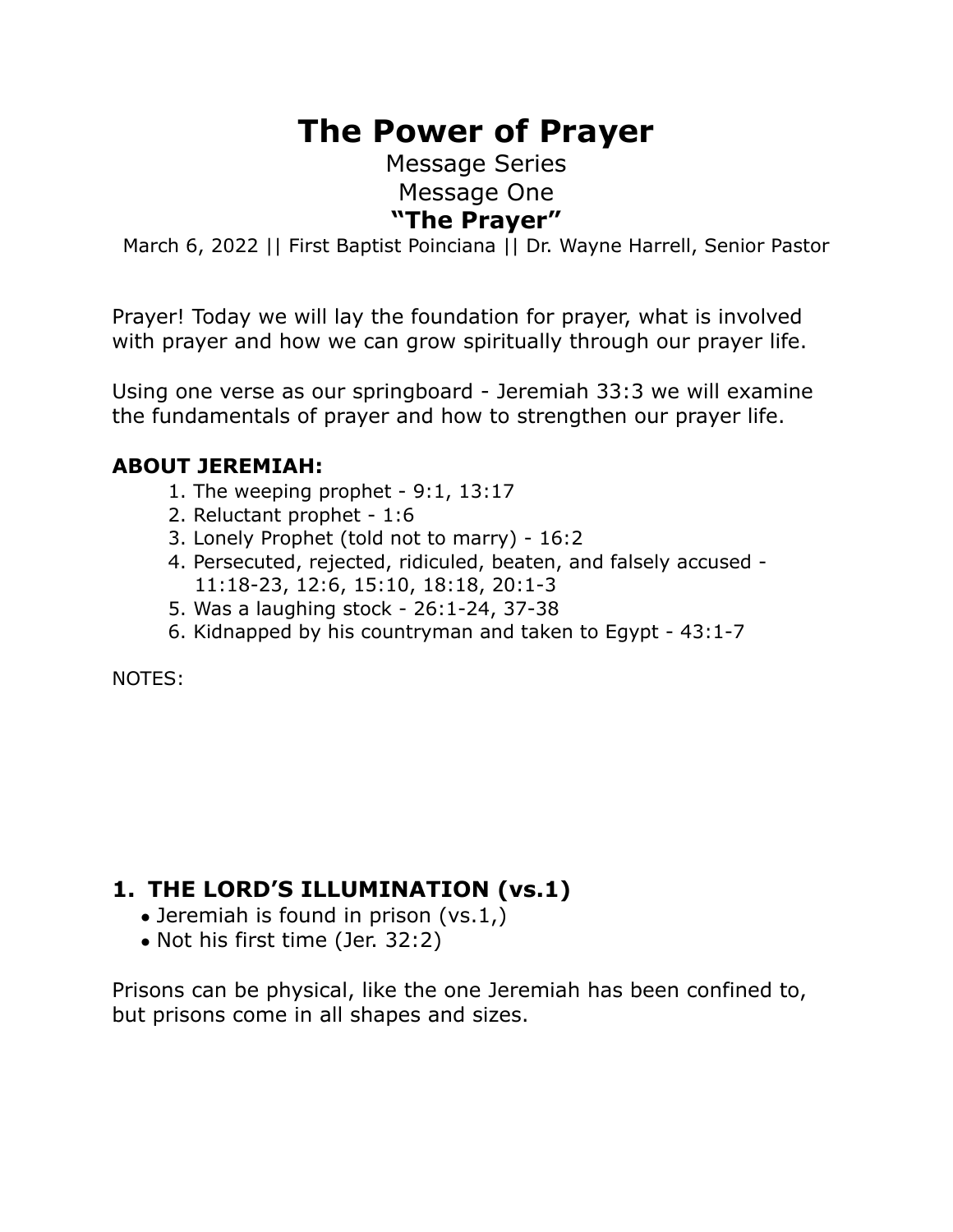## **TYPES OF PRISONS:** *(Jer. 32:2, 33:1, 2 Tim. 2:9)*

1. A **MENTAL** Prison - held captive by your mind *(2 Cor. 10:3-5)* 

2. A **FINANCIAL** Prison - held captive by your financial situation.

3. A **RELATIONSHIP** Prison - you are in a relationship crisis over which you seem to have no control.

4. A **SPIRITUAL** Prison - you feel like you are completely unable to move forward spiritually.

Jeremiah couldn't get out BUT God could get in. You can't stop the Word of God.

## **2. THE LORD'S IDENTIFICATION (VS. 2)**

- God is reminding Jeremiah who He is.
- Jeremiah 33:2
	- Maker Forming all things Establishing all things -
	- "The LORD is His name"
	- "I Am the Lord" Remember that.

NOTES:

## **3. THE LORD'S INVITATION (vs. 3)**

- Call the Hebrew word is || QARA
- Meaning to: Proclaim, Preach, Cry out loudly
- 528 times in scripture it is translated to : "Call Out"
- This is the invitation to Call on the Lord.
- God invites each of us to call on Him.

There is an example of this :*QARA* in scripture || 1 Kings 18:26-39

- 1. Elijah mocks the prophets of Baal (vs 26-29) no answer.
- 2. Elijah called the people around (getting ready to pray) (vs 30-35)